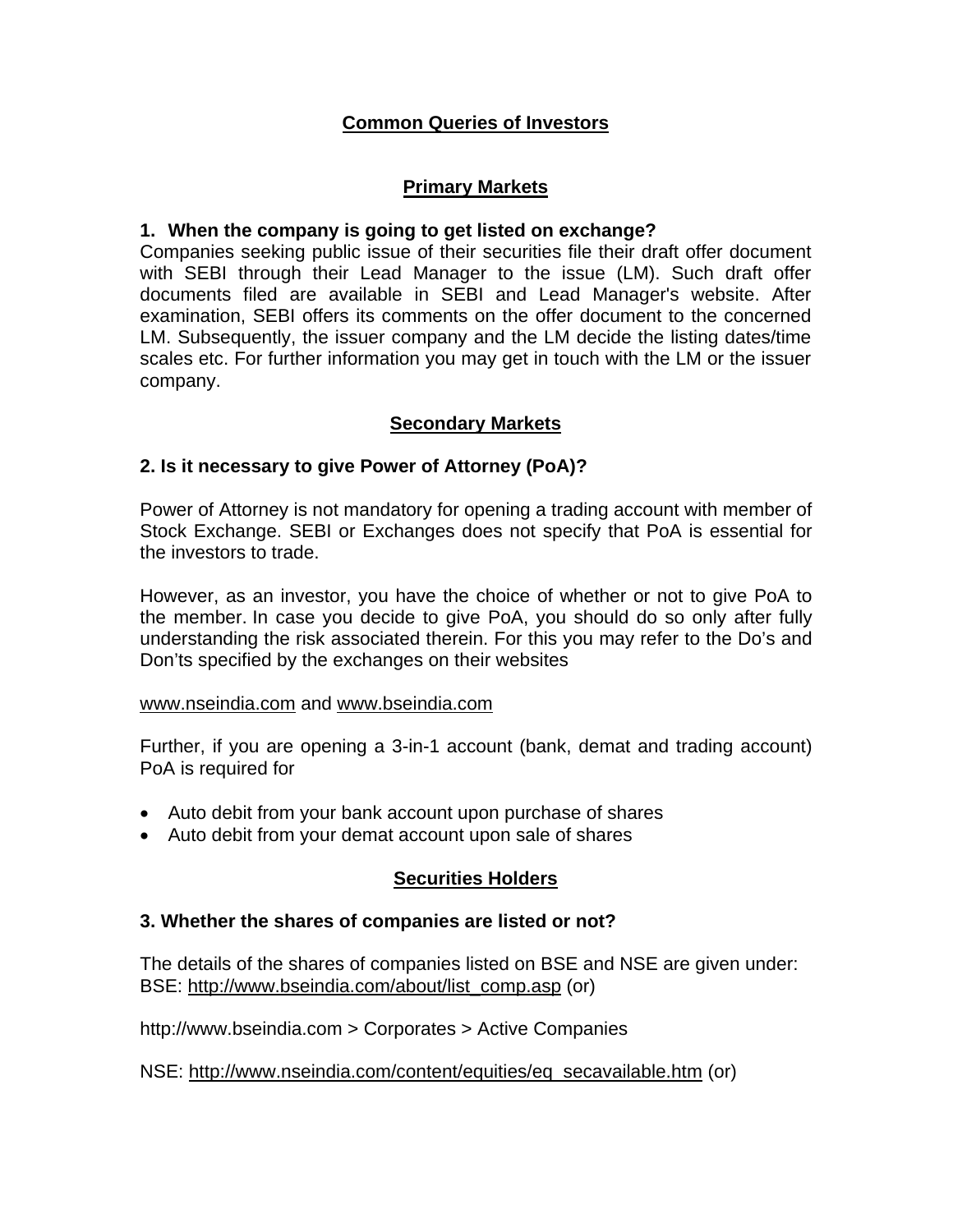http://www.nseindia.com/ > Corporates > Securities Information

# **4. Please give the present address of the company?**

Addresses of the registered office of companies are available in the web site of Ministry of Corporate Affairs. The web link for the same is

http://www.mca.gov.in/DCAPortalWeb/dca/MyMCALogin.do?method=setDefault Property&mode=31 (or)

http://www.mca.gov.in/ > MCA21 services > Company master Data > View Company Master Data

The addresses of companies listed on BSE and NSE are available at the web links given under:

BSE:

http://www.bseindia.com/bseplus/StockReach/AdvanceStockReach.aspx?scripcd =500002 (or)

http://www.bseindia.com/ > Get Quote (type the company name and select the company from list, if any)  $>$  Filing & other info

NSE: http://www.nseindia.com/content/corporate/corp\_introduction.htm (or)

http://www.nseindia.com/ > Corporates > Corporate Information > Company Address

# **5. What is the present status of the company?**

Registered office: http://www.mca.gov.in/DCAPortalWeb/dca/MyMCALogin.do?method=setDefault Property&mode=31 (or)

http://www.mca.gov.in/ > MCA21 services > Company master Data > View Company Master Data

The addresses of companies listed on BSE and NSE are available at the web links given under: BSE:

http://www.bseindia.com/bseplus/StockReach/AdvanceStockReach.aspx?scripcd =500002 (or)

http://www.bseindia.com/ > Get Quote (type the company name and select the company from list, if any)  $>$  Filing & other info

NSE: http://www.nseindia.com/content/corporate/corp\_introduction.htm (or)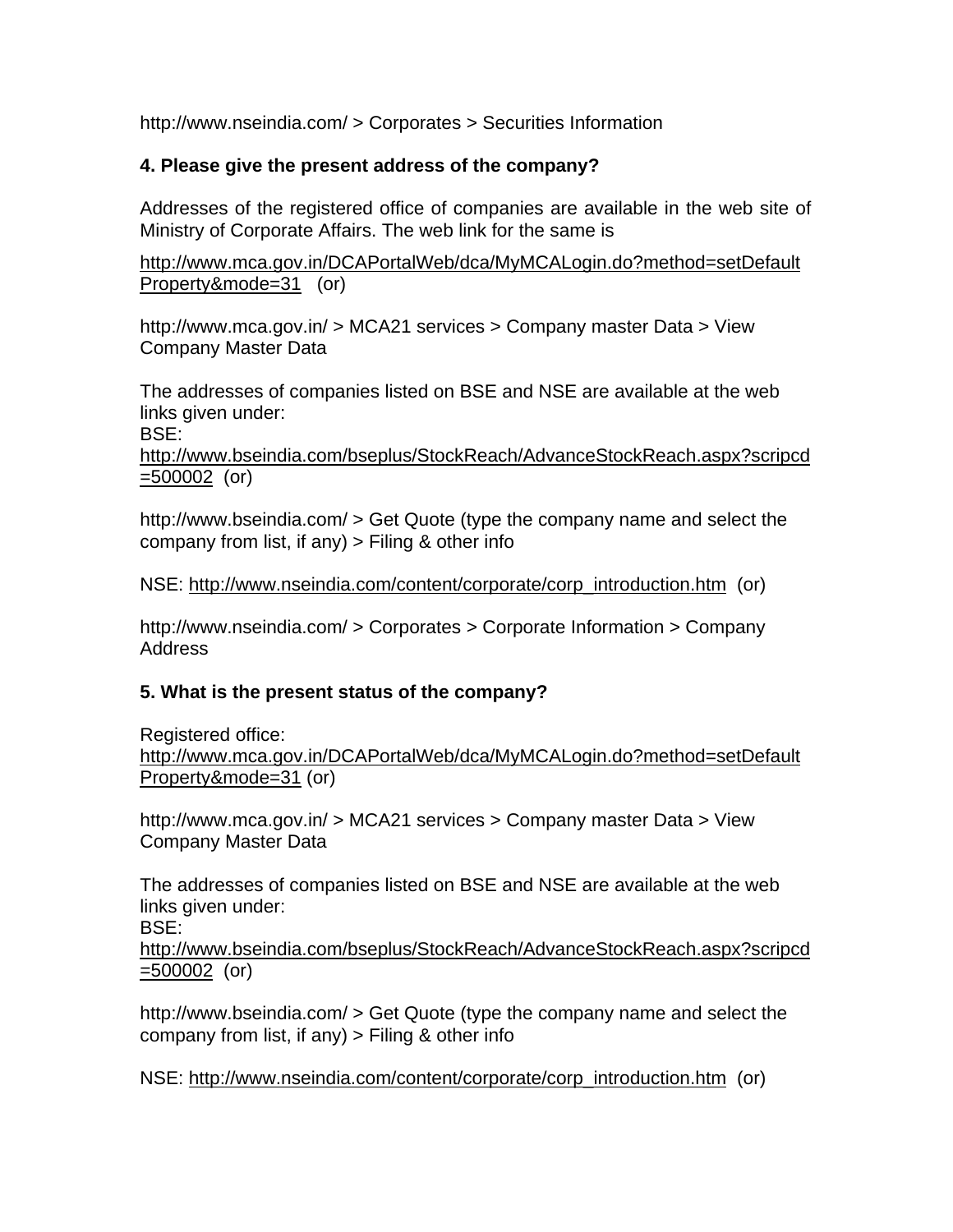http://www.nseindia.com/ > Corporates > Corporate Information > Company Address Vanishing Companies: http://www.mca.gov.in/Ministry/vanishing.html (or)

http://www.mca.gov.in/ > Information & Reports – Vanishing Companies

The details pertaining to liquidation / winding up of companies, the address of Official Liquidator etc. are available on the web site of Ministry of Corporate Affairs. The web link for the same is http://www.companyliquidator.gov.in/liquidation\_pocess.html (or)

http://www.companyliquidator.gov.in/ > Liquidation Process

The addresses of the official liquidators are available at the weblink given under

http://www.companyliquidator.gov.in/HQContact.htm (or)

http://www.companyliquidator.gov.in/ > About Us – Official Liquidators

Sick companies: http://www.bifr.nic.in/asp/search.asp (or)

http://www.bifr.nic.in/ > Online Case Status

Directors particulars: http://www.mca.gov.in/DCAPortalWeb/dca/MyMCALogin.do?method=setDefault Property&mode=12

http://www.mca.gov.in/ > MCA 21 > Access Public Documents – View Public **Documents** 

The addresses of the companies listed on BSE is available at the web links given under

BSE: http://www.directorsdatabase.com/t\_list.asp

#### **6. Please provide details of change in the name of the company?**

The change in the name of the BSE and NSE are available at the web links given under

BSE: http://www.bseindia.com/about/datal/change/changes.asp (or)

http://www.bseindia.com/ > Corporates – Change of Company name

NSE: http://www.nseindia.com/content/equities/eq\_secavailable.htm (or)

http://www.nseindia.com/ > Corporates > Securities Information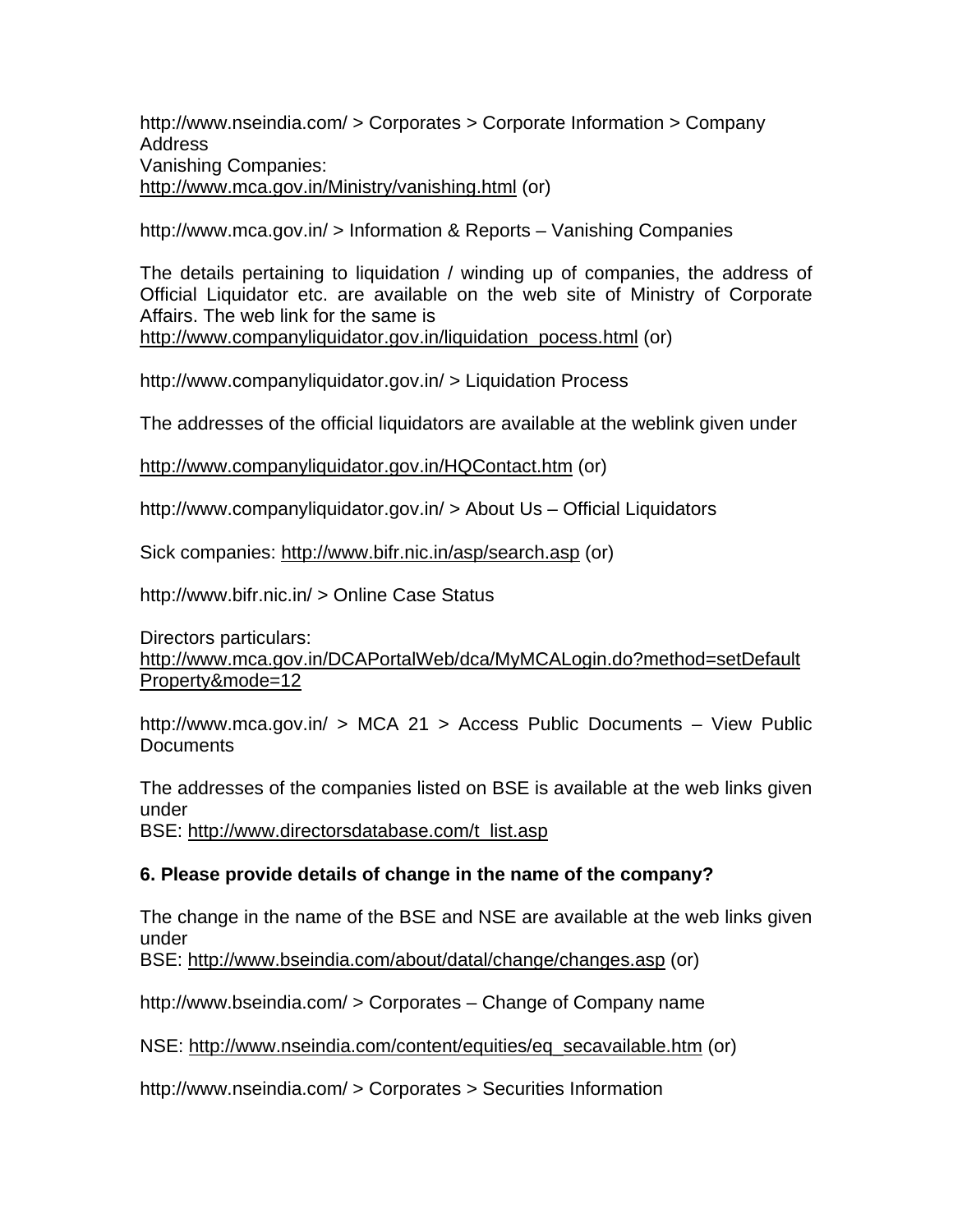## **7. Shares of the company are not traded, please advice?**

Trading of shares in the market is the outcome of many factors, including demand and supply. Equity shares, like any other asset, derive their value from the price at which others are willing to buy / sell it. In the absence of buyers / sellers, the shares become illiquid. The risk of illiquidity is inherent in investing in shares, over which SEBI does not have any control.

### **8. Trading in Shares of the company is suspended. Please advice?**

Companies may be suspended from trading on various grounds such as;

- a) Non payment of listing fees.
- b) Non fulfillment of listing agreement. etc.

Shares of the company are listed and traded on the Stock Exchange, subject to compliance with the listing agreement. The Stock Exchange can suspend the company if it does not comply with the same.

As the company shares are suspended from trading in the Stock Exchange, it will not be possible for you to trade in these shares through the Stock Exchange.

You will be able to encash the value of your shares if you are able to find a willing buyer for your shares.

The details of the companies suspended from BSE and NSE are given under: BSE: http://www.bseindia.com/about/datal/suspend.asp (or)

http://www.bseindia.com/ > Listed Companies > Suspended Companies

NSE: http://www.nseindia.com/content/equities/eq\_secavailable.htm (or)

http://www.nseindia.com/ > Corporates > Securities Information

## **9. Shares of the company are delisted, please advice?**

Shares of the company are delisted on either of the following ground;

- i) Compulsory Delisting.
- ii) Voluntary Delisting.
- iii) Delisted by Operation of Law.

As the shares of the company are no longer listed on the Stock Exchange, it will not be possible for you to trade in these shares through the Stock Exchange.

You will be able to encash the value of your shares if you are able to find a willing buyer for your shares.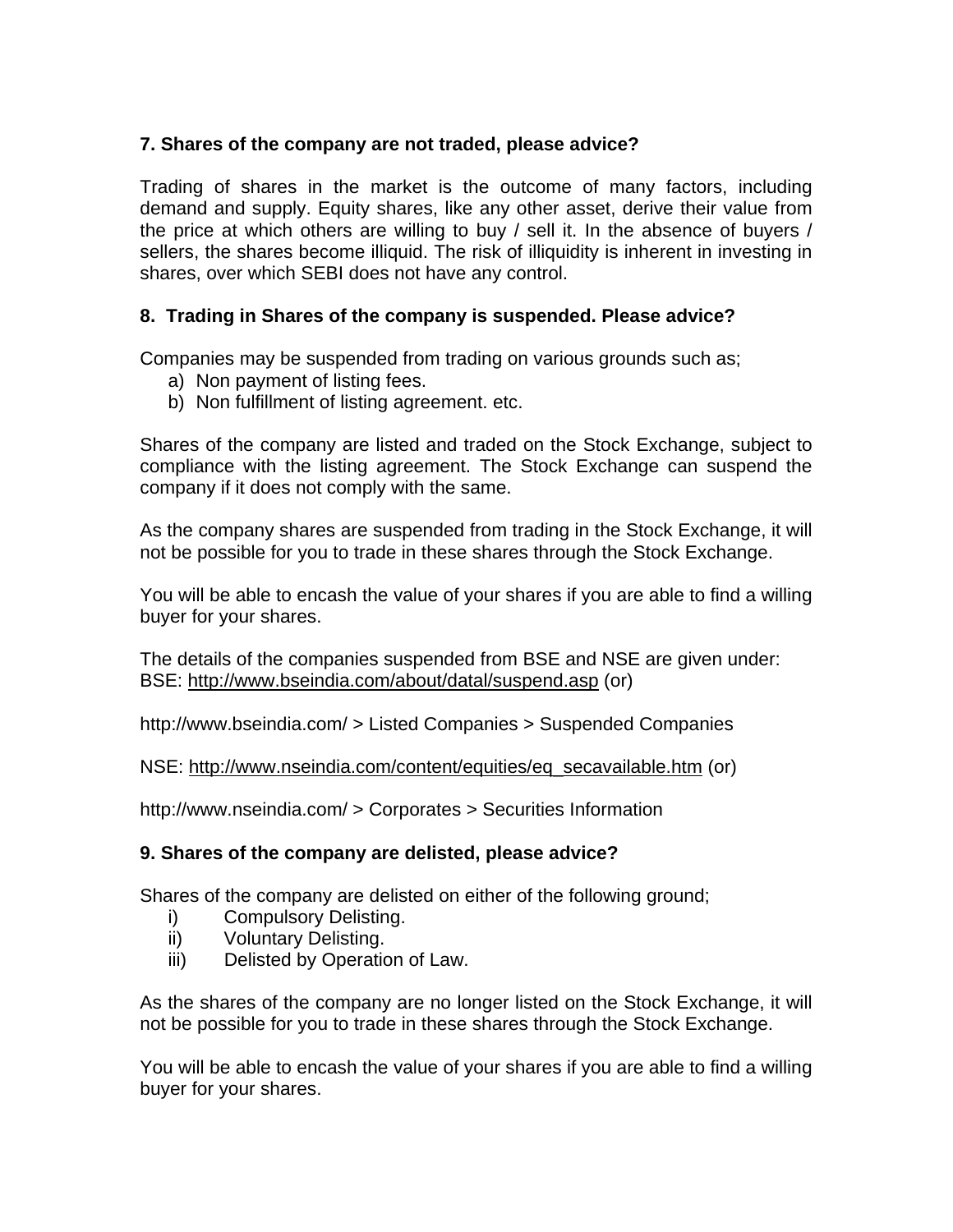The list of delisted companies on BSE and NSE are available at the web links given below:

BSE: http://www.bseindia.com/about/datal/delist/a-delist.asp (or)

http://www.bseindia.com/ > Corporates - Listed Companies – Delisted **Companies** 

#### NSE: http://www.nseindia.com/content/equities/eq\_secavailable.htm (or)

http://www.nseindia.com/ > Corporates > Securities Information

#### **10. Why was the company delisted? When will it be relisted, if at all? (Reason for delisting)**

Please refer to the web site of the stock exchanges in which the company's shares were listed. The details of the companies delisted from BSE and NSE are available at the web links given under BSE: http://www.bseindia.com/about/datal/delist/a-delist.asp (or)

http://www.bseindia.com/ > Corporates - Listed Companies – Delisted

**Companies** 

NSE: http://www.nseindia.com/content/equities/eq\_secavailable.htm (or)

http://www.nseindia.com/ > Corporates > Securities Information

## **11. Please give status / information on vanishing company?**

The details / status of 'Vanishing' companies are available in the web site of Ministry of Corporate Affairs. The web link for the same is http://www.mca.gov.in/Ministry/vanishing.html (or)

http://www.mca.gov.in/ > Information & Reports – Vanishing Companies

### **12. Please give information of status of Liquidation / Winding up of the company?**

The details pertaining to liquidation / winding up of companies, the address of Official Liquidator etc. are available on the web site of Ministry of Corporate Affairs. The web link for the same is

#### http://www.companyliquidator.gov.in/liquidation\_pocess.html (or)

http://www.companyliquidator.gov.in/ > Liquidation Process

The addresses of the official liquidators are available at the weblink given under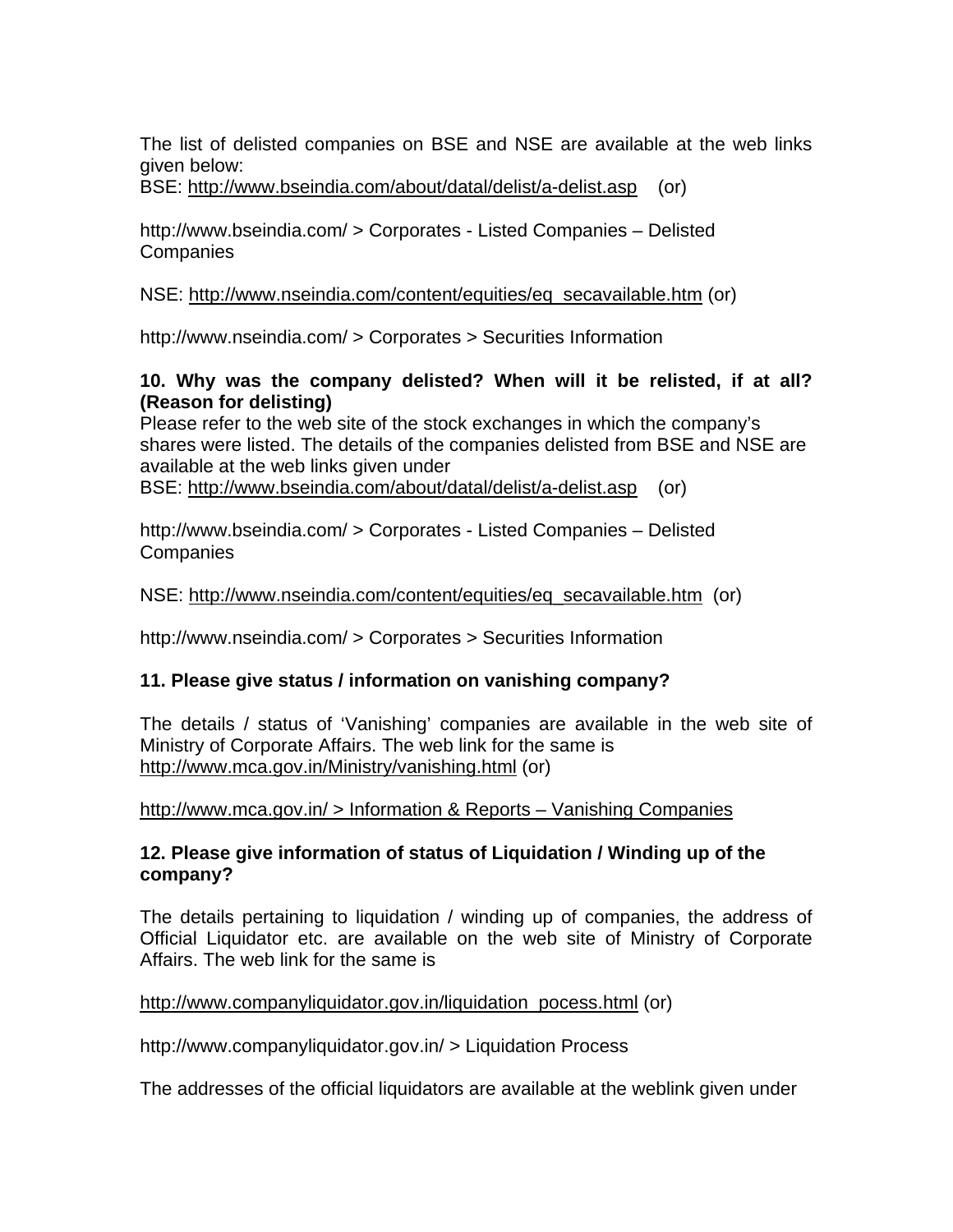### http://www.companyliquidator.gov.in/HQContact.htm (or)

http://www.companyliquidator.gov.in/ > About Us – Official Liquidators

### **13. Dividend has not been declared by the company, please advice?**

As per the Companies Act 1956, the decision to retain profit or to distribute it to the shareholders as dividend is the prerogative of the board of directors; the same does not fall within the regulatory preview of SEBI.

#### **14. I have not received the dividend declared by company, please advice?**

All registered shareholders on the record date of declaration of the dividend are automatically eligible for dividend.

However if the listed company does not pay dividend within 30 days after declaration, you are entitled to receive 18% p.a. simple interest for such delay. If company defaulted in any of above, you can lodge complaint with SEBI.

### **15. My unclaimed dividend / debenture redemption amount / interest on debentures are transferred to IEPF. How I can claim a refund?**

Up to 7 years, such amounts have to be maintained in separate bank account by the company. You may like to contact the company(s) in this regard.

After 7 years, the companies are required to transfer this amount to the Investor Education and Protection Fund (IEPF) of the Ministry of Corporate Affairs (MCA). Hence, you are requested to approach MCA at the following address:

Shri B.P. Bimal Under Secretary Ministry of Corporate Affairs Room No. 521, 'A' Wing, 5th Floor Shastri Bhawan Dr. Rajendra Prasad Road New Delhi-110001

For further details in this regard, you may like to visit the website of MCA, whose weblink is given below

#### http://www.iepf.gov.in/default.asp

**16. What are the documents I should submit for issue of duplicate share certificates?**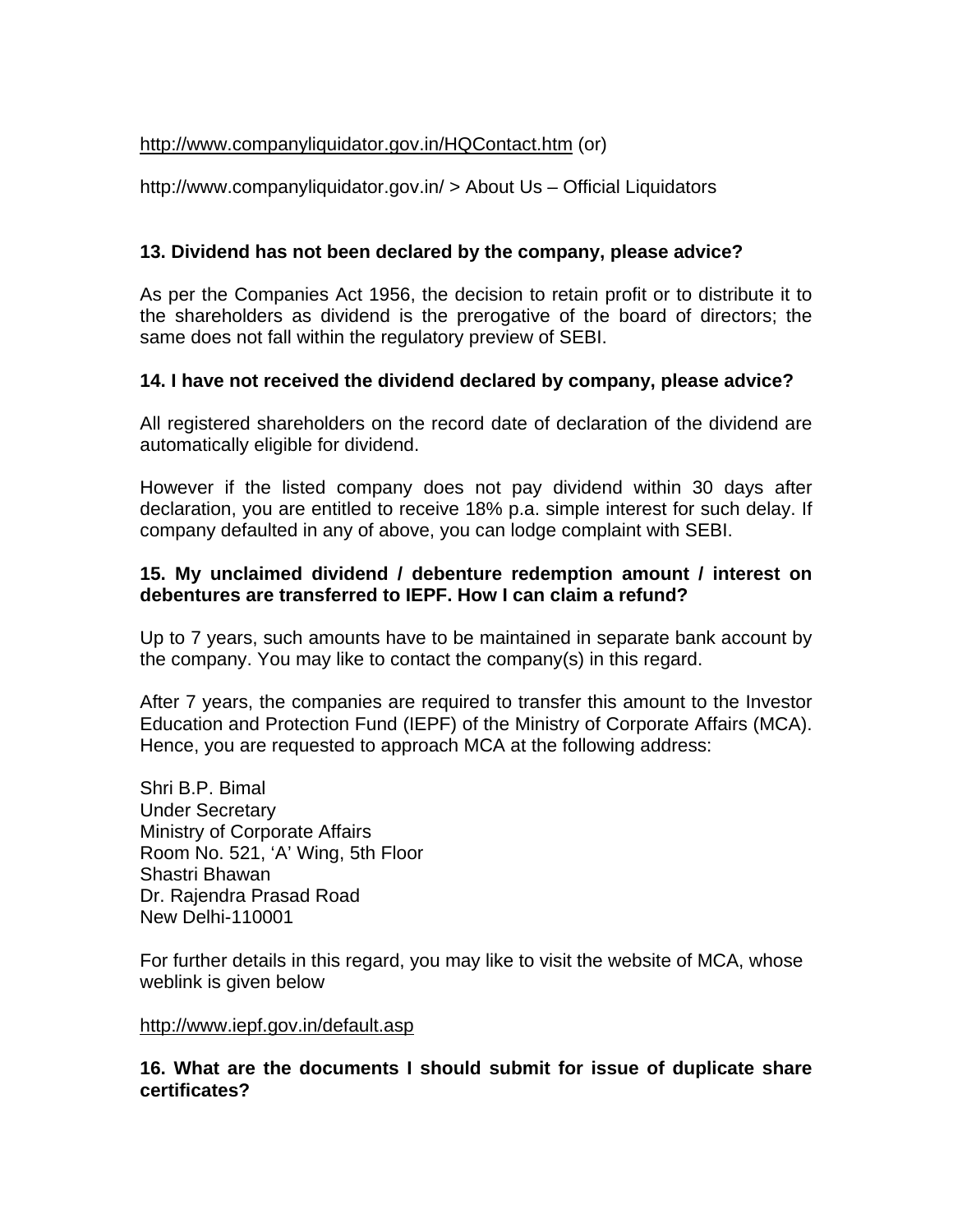The application for the issue of duplicate shares should be enclosed with the following documents

- a. Indemnity for issue of duplicate Share Certificate/s in the name of the person, in whose name the duplicates are being issued that he has not sold / disposed off the involved shares or acted in any manner by which any interest of third party would have been created, as per the applicable Annexure as detailed here under –
	- 1. Indemnity by registered holder
	- 2. General purpose indemnity
	- 3. Indemnity by unregistered transferee/holder in due course
	- 4. Affidavit by transferee

5. Indemnity by transferee for issue of duplicates without producing transfer deeds

6. Letter from buyer under provisions of Section 108 of Companies Act, 1956.

b. Final Court order for issue of duplicate shares required in case of a third party stop transfer ('third party' does not include genuine bonafide transferee).

## **17. How I can transfer my shares?**

#### Procedure for transfer of physical shares:

The following documents are to be sent to the Registrar and Transfer Agent (RTA) of the Company

- 1. Share Certificate(s),
- 2. Duly completed and valid stamped Share Transfer Form(s)

# Listed companies are required to transfer share certificates within a period of one month from the date of lodgment for transfer of shares certificates.

#### Procedure for transfer of demat shares:

 You have to instruct your Depository Participant (DP) through Delivery Instruction Slip (DIS) to transfer shares from your demat a/c to the broker pool a/c, Such instruction should reach the DP's office at least 24 hours before the pay-in, failing which, DP will accept the instruction only at your (BO's) risk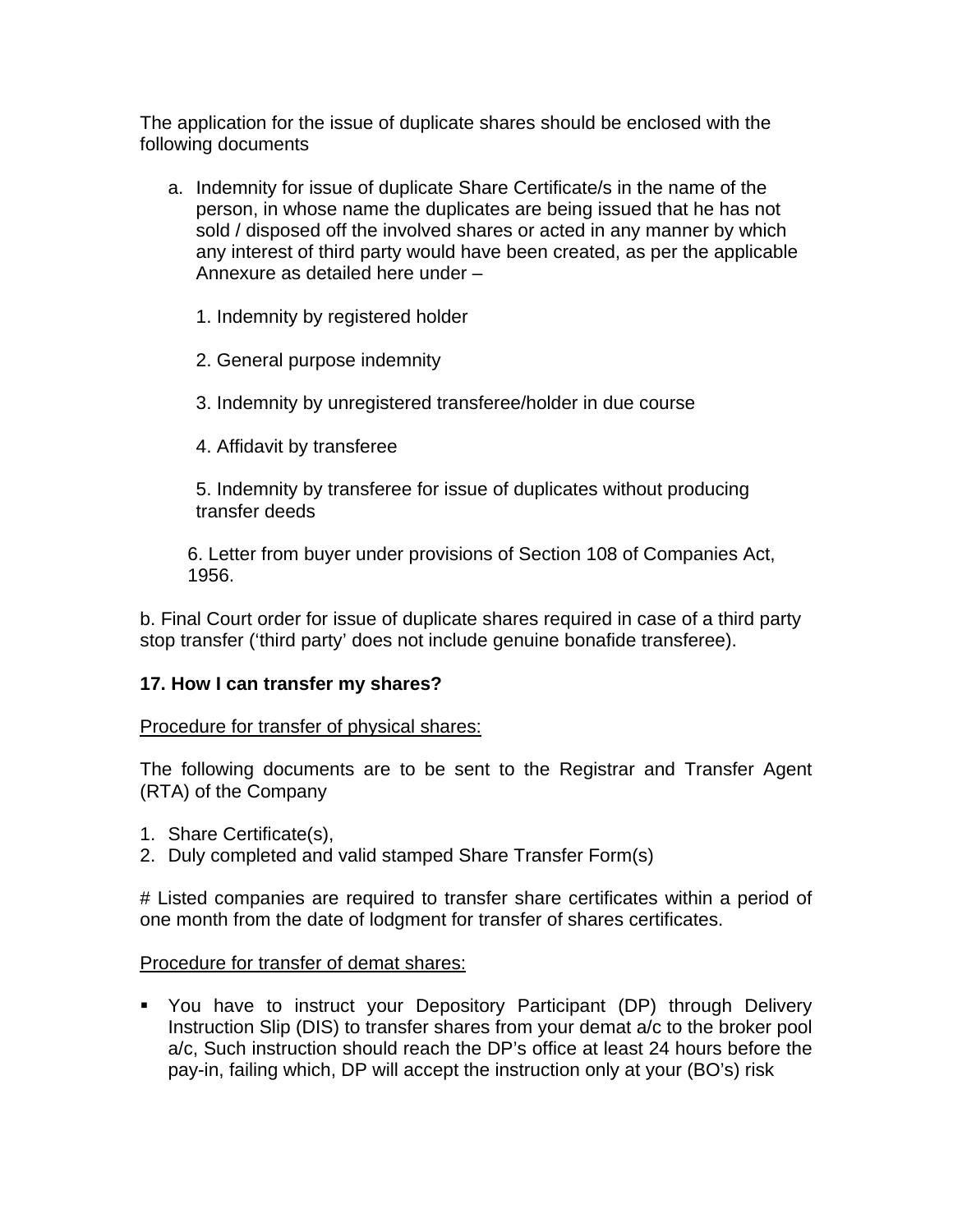For further information on demat please refer the FAQs at the web link given below:

## http://investor.sebi.gov.in/faq/dematfaq.html or

http://investor.sebi.gov.in/ > FAQs – Dematerialization of Securities

# **18. What is transmission? How I can get my shares transmitted?**

"Transmission" means passing of property in shares to the legal heirs.

In the event of death of the shareholder procedure for transmission of shares is as follows;

- 1. If you are a nominee;
- For shares in demat mode, you have to send
	- $\checkmark$  Notarized copy of the death certificate
	- $\checkmark$  Duly filled Transmission Request Form (TRF)

to the Depository Participant (DP)

- For physical shares, you may be requested to send any of the below documents;
	- $\checkmark$  Original Share certificates.
	- $\checkmark$  Duly filled Transmission Request Form (TRF).
	- $\checkmark$  An affidavit / declaration by the nominee declaring his rights.
	- $\checkmark$  Notarized copy of the death certificate.

to the Registrar and Share Transfer Agent (RTA)

- 2. Where there is no nomination:
- Shares held in Demat mode;

Where value of the shares is upto Rs one lac, one or more of the following documents is to be furnished to the DP;

- $\checkmark$  Notarized copy of the death certificate
- $\checkmark$  Transmission Request Form(TRF)
- $\checkmark$  Affidavit to the effect of the claim of legal ownership to the shares,
- $\checkmark$  Deed of indemnity Indemnifying the depository and Depository Participants (DP)
- $\checkmark$  NOC\* from legal heir(s), if applicable or family settlement deed duly executed by all legal heirs of the deceased beneficial owner

Where value is more than Rs one lac, the DP may additionally insist on one or more of the following documents

- $\checkmark$  Surety form
- $\checkmark$  Succession certificate
- $\checkmark$  Probated will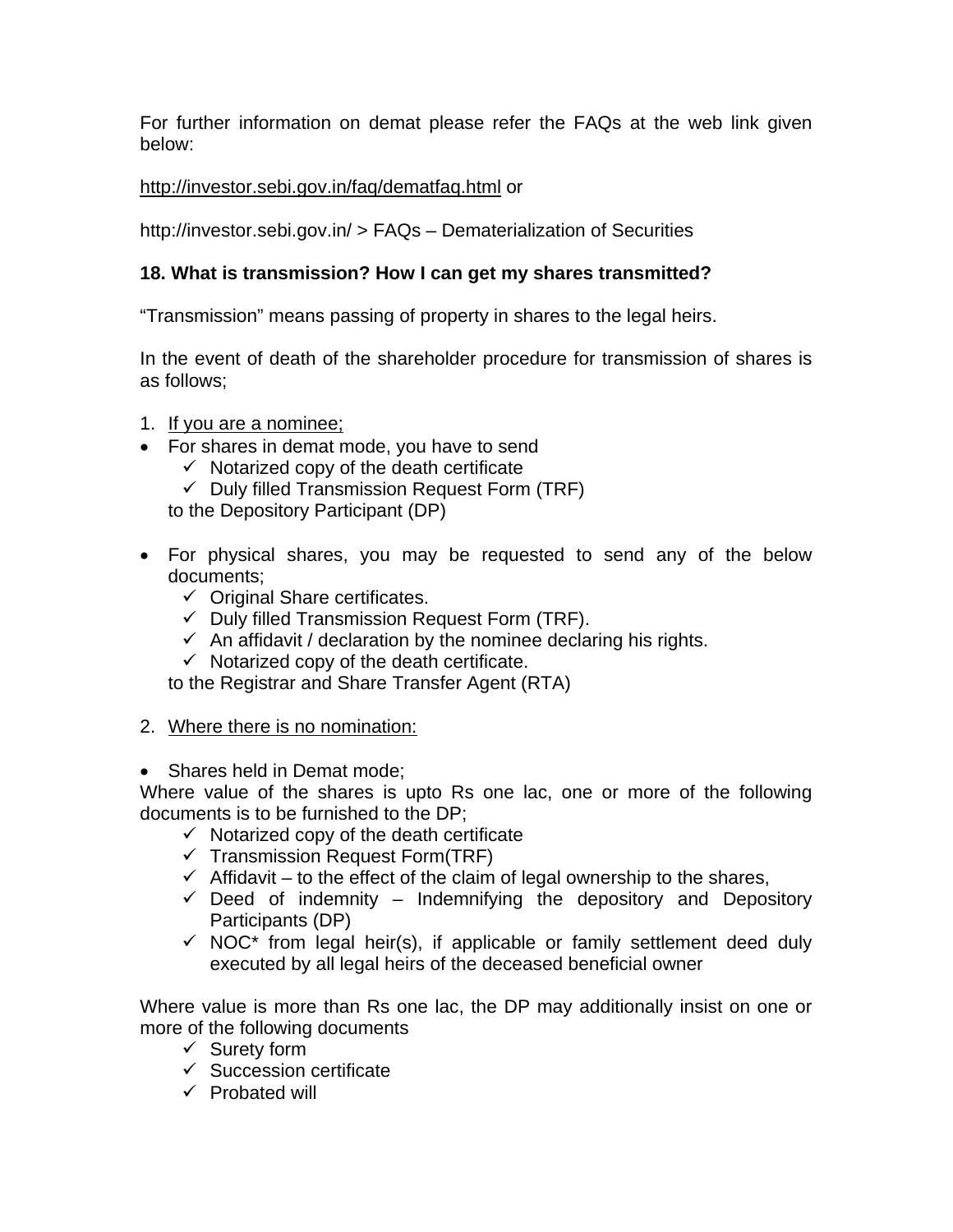- $\checkmark$  Letter of Administration
- Shares held in Physical mode:

The RTA may insist on any of following documents;

- $\checkmark$  Original Share certificates.
- $\checkmark$  Duly filled Transmission Request Form (TRF).
- $\checkmark$  Notarized copy of the death certificate.
- $\checkmark$  Succession certificate or
- $\checkmark$  Probate or letter of administration duly attested by Court Officer or **Notary**

\* In case of multiple successors, NOC from non-applicants shall be recorded on the share transmission form of the applicant instead of insisting separate share transmission form from each of the successors.

# Transmission of shares is required to be done within a period of one month for share held in physical form and within seven days for shares held in Demat form, from the date of lodgment of the Transmission Request Form by listed companies.

## **19. Please provide Registrar to issue / share transfer agent addresses?**

The list of SEBI registered Registrar/Share Transfer Agent is available on the SEBI website. The web link for the same is given below:

#### http://www.sebi.gov.in/pmd\_mb.jsp?listCode=R (or)

http://www.sebi.gov.in/ > Intermediaries > Recognised Intermediaries

The RTI/STA addresses of the companies listed on BSE and NSE is given under: BSE:

http://www.bseindia.com/bseplus/StockReach/AdvanceStockReach.aspx?scripcd  $=500002$  (or)

http://www.bseindia.com/ >> Get Quote (type the company name and select the company from list, if any) >> Filing & other info

NSE: http://www.nseindia.com/content/corporate/corp\_introduction.htm (or)

http://www.nseindia.com/ > Corporates - Corporate Information

## **20. Please provide details of Price and status of trading?**

The details of price and status of trading for the companies listed on the BSE and NSE are available at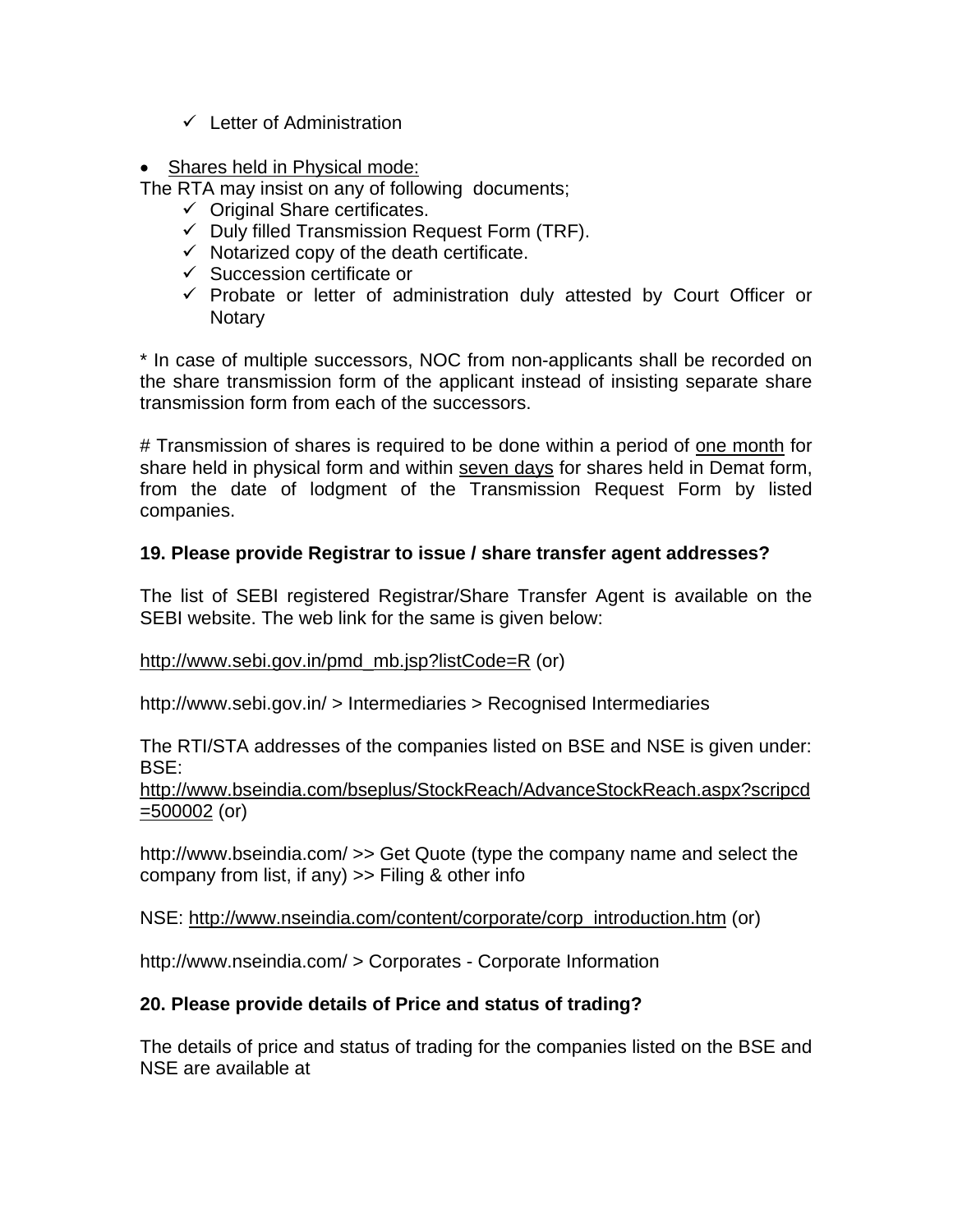NSE: http://www.nseindia.com/ BSE: http://www.bseindia.com/

### **21. Please provide details of corporate actions like Bonus, Rights, Dividends etc.?**

The Corporate Actions of the companies listed on BSE and NSE are available at the web links given under

BSE: http://www.bseindia.com/qresann/announce.asp (or)

http://www.bseindia.com/ > Corporates > Forthcoming Corporate Actions

### NSE: http://www.nseindia.com/content/corporate/corp\_introduction.htm (or)

http://www.nseindia.com/> Corporates > Corporate Action Search

### **22. Please provide details of Corporate Announcements like Takeovers, Mergers, Amalgamation etc.?**

For details of mergers of the companies listed on BSE and NSE are available at the web links given under BSE: http://www.bseindia.com/about/datal/merger/a-merger.asp (or)

http://www.bseindia.com/ > Corporates > Corporate Announcements

#### NSE: http://www.nseindia.com/content/corporate/corp\_introduction.htm (or)

http://www.nseindia.com/> Corporates > Latest Announcements

#### **23. Please provide the information on company results and announcements, shareholding pattern, and disclosures made under SEBI Takeover and Insider trading Regulation?**

Information of companies are available in the Corp Filing website whose address is as under

http://www.corpfiling.co.in/home/homepage.aspx (or)

http://investor.sebi.gov.in/ > Corporate Filing

The Corporate Announcements of the companies listed on BSE and NSE is given under:

BSE: http://www.bseindia.com/qresann/announce.asp (or)

http://www.bseindia.com/ > Corporates - Corporate Filings - Company Results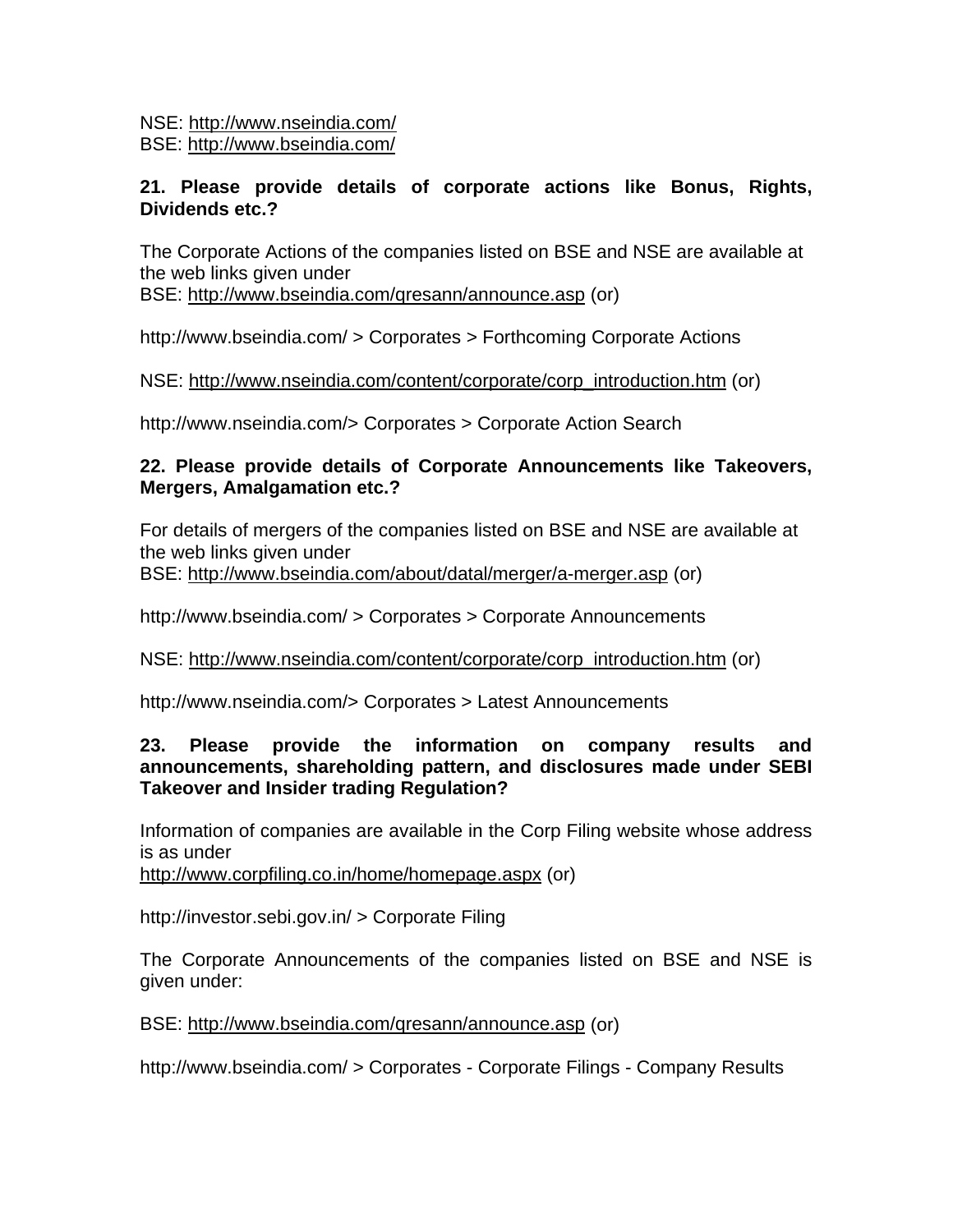#### NSE http://www.nseindia.com/content/corporate/corp\_introduction.htm (or)

http://www.nseindia.com/ > Corporates - Corporate Information

#### **24. I want to surrender my shares to the company and get the refund, please advice?**

Equity shares, like any other asset, derive their value from the price at which others are willing to buy / sell it. You can encash the value of your shares by finding a willing buyer.

In some cases the companies or an acquirer may make an offer to buy shares from the shareholders. In such offer, you have the option to tender your shares in response.

#### **25. I want to sell my shares, please advice**

It is advisable to sell your shares in a stock exchange through a SEBI registered stock broker. Before trading you will have to open a trading account with the stock broker (member of the Stock Exchange).

The details of the brokers registered with SEBI are available on SEBI website, and the web link for the same are as under

http://www.sebi.gov.in/Index.jsp?contentDisp=Section&sec\_id=6 (or)

http://www.sebi.gov.in/ > Intermediaries > Recognised Intermediaries

The details of the members of BSE and NSE are available in the respective website, and the web links for the same are as under

BSE members; http://www.bseindia.com/memberdb/search/search.asp (or)

http://www.bseindia.com/ > Members – Members' Directory

NSE member; https://www.enit.co.in/MemDirWeb/searchMain.do (or)

http://www.nseindia.com/ > Members > Members Directory

#### **26. Whether the shares of the company are in demat form?**

The details of shares that are available in demat form are available in the website of CDSL and NSDL at the following web links: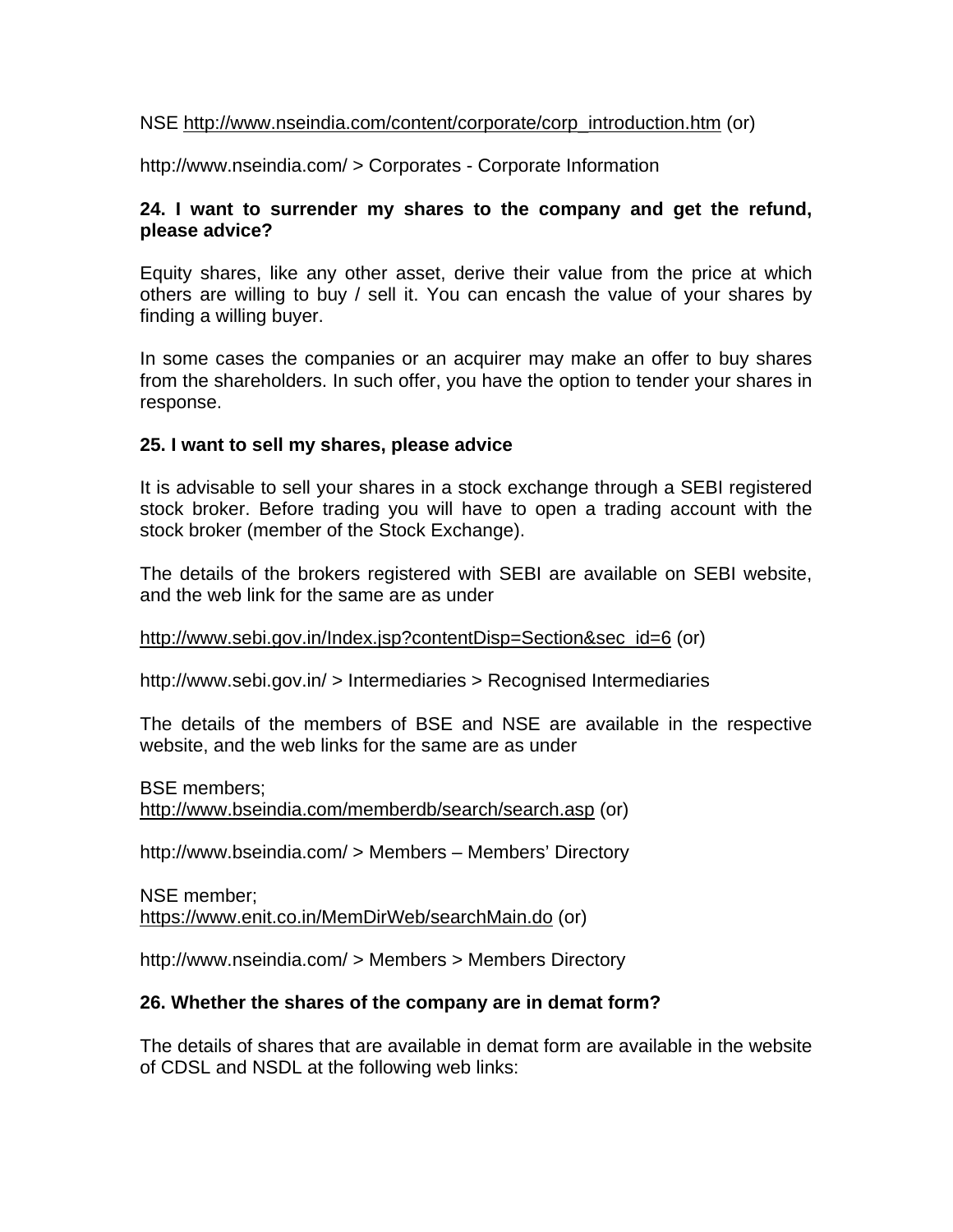CDSL: http://www.cdslindia.com/publication/IsinList.jsp (or)

http://www.cdslindia.com/ > Publications > Securities List

NSDL: https://nsdl.co.in/downloadables/list-codes.php (or)

https://nsdl.co.in/ > Advanced Search – Company Search – Securities with ISIN Codes

**27. What is the procedure for opening demat account and dematerializing shares? Where can I find the list of DP/ where can I demat my share certificates** 

The websites of CDSL and NSDL provide the procedure for opening demat account and to dematerialize your shares, at the following web links

http://www.cdslindia.com/downloads/Investors%20Guide.pdf (or)

http://www.cdslindia.com/ > Publications > Investor's Guide

https://nsdl.co.in/faq.php (or)

https://nsdl.co.in > FAQs > General

Further, the details of Depository Participants through whom you can demat your physical shares is available in the following web links

http://www.cdslindia.com/publication/dplist.jsp (or)

http://www.cdslindia.com/ > publication > dplist

https://nsdl.co.in/direct\_search.php (or)

https://nsdl.co.in/ > Advanced Search – DP Search – Service Centers

You may also like to refer to FAQ's on demat at SEBI investor website at the following link;

http://investor.sebi.gov.in/faq/dematfaq.html (or)

http://investor.sebi.gov.in/ > FAQs – Dematerialization of Securities

## **28. What is the ISIN number of my securities?**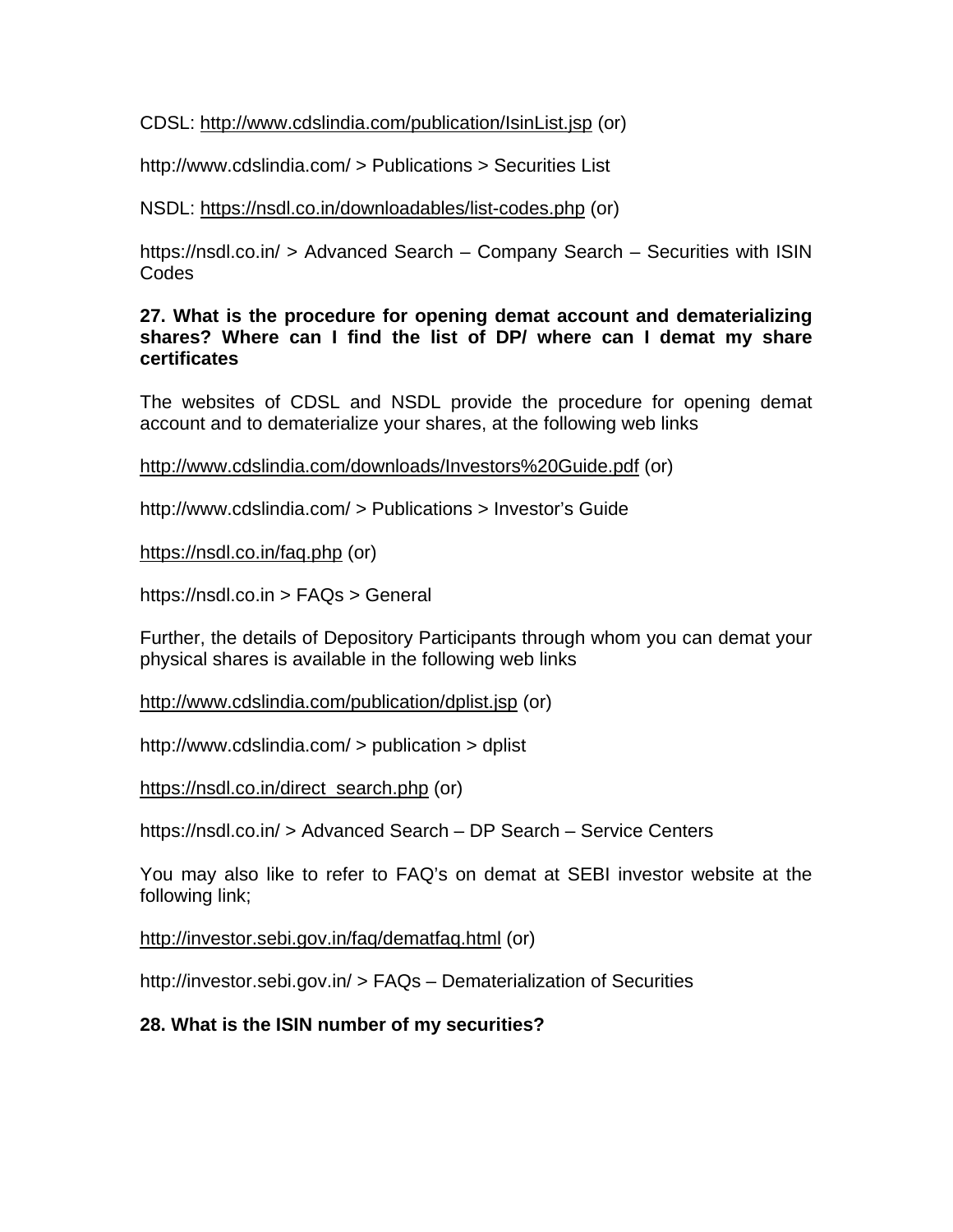The details of ISIN number of securities are available in the web site of National Securities Depository Limited and Central Depository Services (India) Limited. The web link for the same is,

CDSL: http://www.cdslindia.com/publication/IsinList.jsp (or)

http://www.cdslindia.com/ > Publications > Securities List

NSDL: https://nsdl.co.in/downloadables/list-codes.php (or)

https://nsdl.co.in/ > Advanced Search – Company Search – Securities with ISIN Codes

## **Mutual Funds**

#### **29. When I will receive subscription statement from AMC?**

In any Open ended scheme, the investor, whose application is accepted, shall receive subscription statement from AMC with in 5 days from the date of the closure of initial subscription/ date of receipt of the request from unit holders

#### **Corporate Restructuring**

**3. I am a shareholder of ABC Limited. I have come to know that the ABC limited has merged with another company i.e. XYZ limited. However I have not received any intimation in this regard. I am still holding the shares of ABC limited whose name does not appear as a listed company in the stock exchange. Whom should I approach to sell my shares of ABC Limited?** 

The Merger, De-merger, Amalgamation and any Scheme of arrangement of companies including listed companies, does not come under the purview of SEBI. These are a subject matter of the Companies Act, 1956, which is governed by Ministry of Corporate Affair (MCA). Therefore for any complaint regarding merger/demerger/ amalgamation or scheme of arrangement, you may approach the Registrar of the Company (ROC) where the company i.e. ABC Limited was/has been Registered. All ROCs are administered by MCA. You may also write to MCA directly.

**4. I am a shareholder of ABC Limited. I have come to know that an acquirer i.e. XYZ limited has announced an offer to acquire shares of ABC Limited. I have not yet received any intimation in this regard. I intent to tender my shares in the offer but I do not know whether the offer is open or not? What is the status of the open offer?**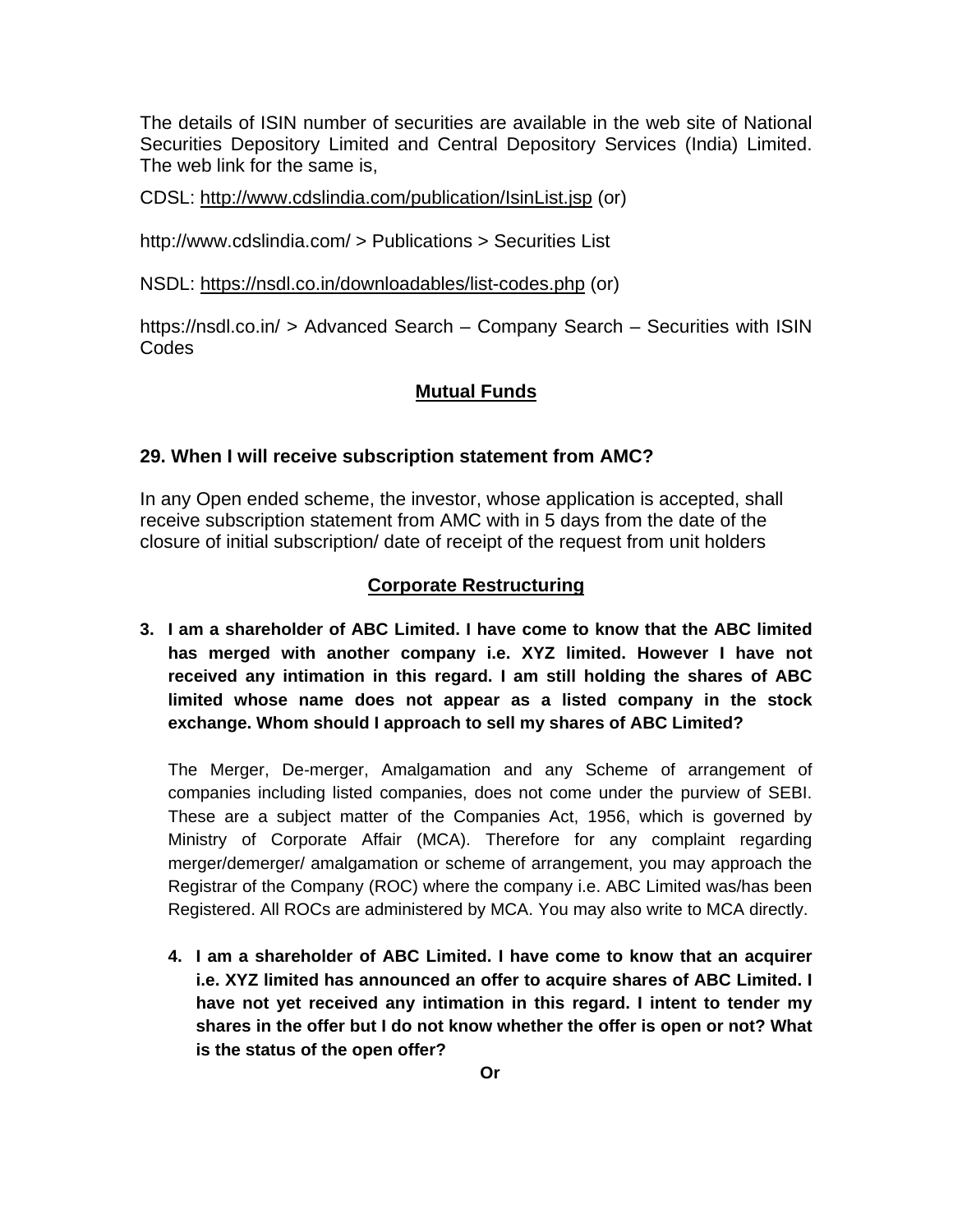**Long back I saw an announcement in the newspaper that XYZ Limited would acquire the shares of ABC Limited. However I have not received any letter of offer so far. What is the status of the open offer? Where should I see the status?**

**Or** 

**I am a shareholder of ABC Limited. I have been holding the shares of the company since 5 years. I have come to know that an acquirer i.e. XYZ limited has announced an offer to acquire shares of ABC Limited. The offer is pending for so long; we are suffering heavily being deprived of an exit opportunity in time. Please inform us the status?** 

Generally within 14 days of the publication of the public announcement, the acquirer files the draft offer document with SEBI (the Board). The Manager to the offer opens the offer only after duly incorporating comments of SEBI. The processing status of draft offer documents filed with SEBI is made available on the website of SEBI and is updated on a weekly basis (as on first working day of every week).

Once SEBI has issued observations, generally the offer shall open within 15 days of the date of SEBI"s letter unless the acquirer challenges SEBI's letter before SAT/ Court i.e the matter becomes sub-judice.

#### **General**

#### **30. Where I can find the investor educative material?**

Please refer to SEBI investor website. The web link of for the same is

http://investor.sebi.gov.in/

#### **31. Can I get Compensation from IPEF?**

The Investor Protection and Education Fund (IPEF) Regulation 2009 do not provide for compensation for the investors.

You may like to refer for the objectives and the utilization of IPEF at the web link given below:

http://www.sebi.gov.in/acts/Investorpro2009.pdf (or)

http://www.sebi.gov.in/ > Legal Framework > Regulations

#### **32. Please advice, where should I Invest?**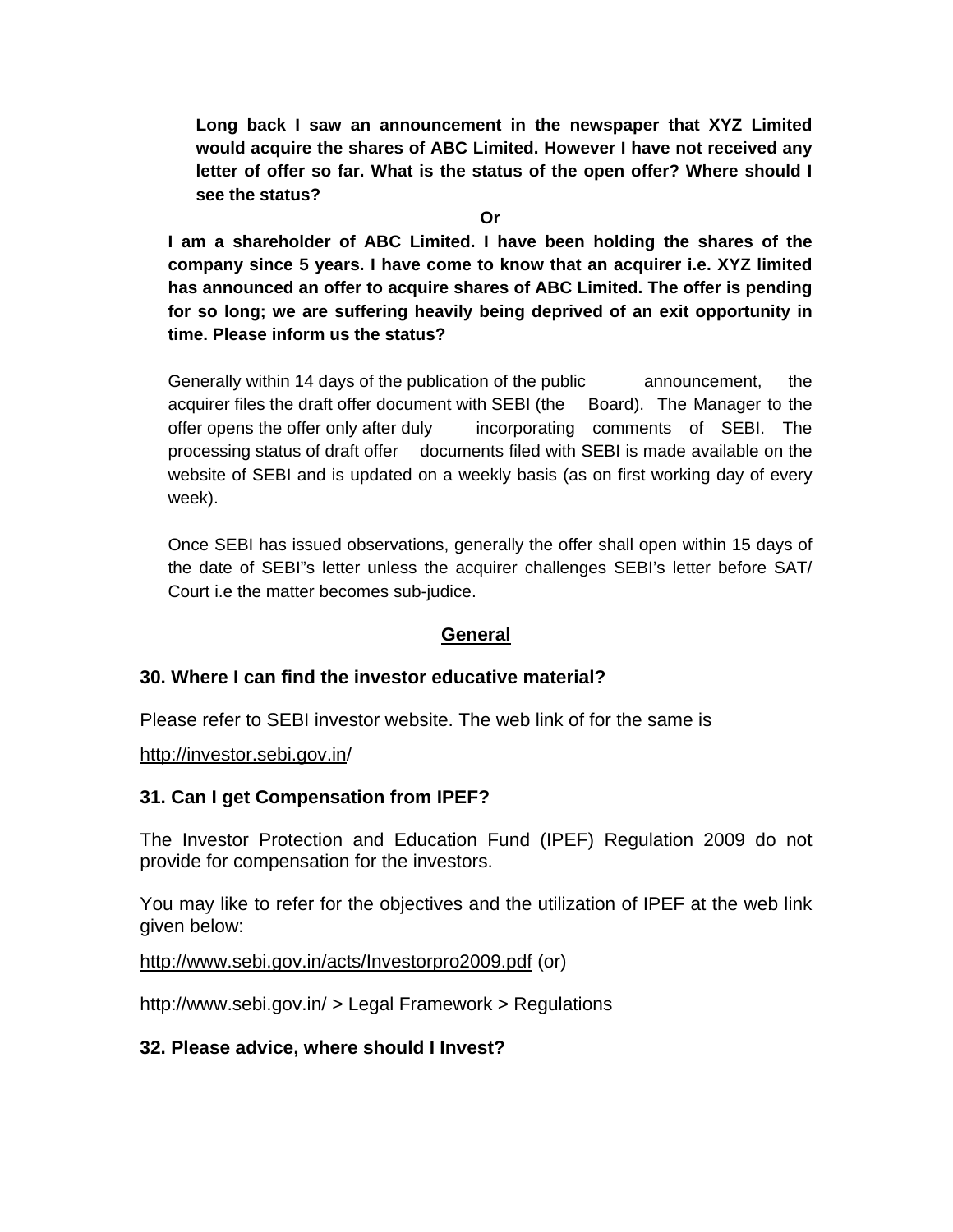Please be informed that providing investment advice to investors does not fall within SEBI's regulatory purview

### **33. Where I can find Information on SEBI Act, Rules, Regulations, Guidelines and Circulars?**

Please refer to the SEBI web site

#### http://www.sebi.gov.in/

### **33. How can I lodge complaint with SEBI**

The investor can lodge a complaint with SEBI in any of the following modes:

- Visit http://www.scores.gov.in/
- Visit SEBI Office (s)
- Letter to SEBI

For assistance, call to Investor Helpline 91-22-26449188/ 26449199 / 40459188 / 40459199

## **34. Contact details & Jurisdiction of SEBI's Offices:**

## **Head Office:**

SEBI Bhavan Plot No.C4-A,'G' Block,Bandra Kurla Complex, Bandra (East), Mumbai 400051 Tel : +91-22-26449000 / 40459000 Fax : +91-22-26449016-20 / 40459016-20 E-mail : sebi@sebi.gov.in (Maharashtra, Madhya Pradesh, Chhatisgarh, Goa, Diu, Daman and Dadra & Nagar Haveli)

#### **Northern Regional Office**

5th Floor, Bank of Baroda Building,16, Sansad Marg, New Delhi - 110 001. Tel. Board: +91-11-23724001-05 Fax: +91-11-23724006. E-mail : sebinro@sebi.gov.in (Haryana, Himachal Pradesh, Jammu and Kashmir, Punjab, Uttar Pradesh, Chandigarh, Uttarakhand and Delhi)

#### **Southern Regional Office**

Overseas Towers, 7th Floor, 756-L,Anna Salai, Chennai: 600002 Tel : +91-44-28880222/28526686